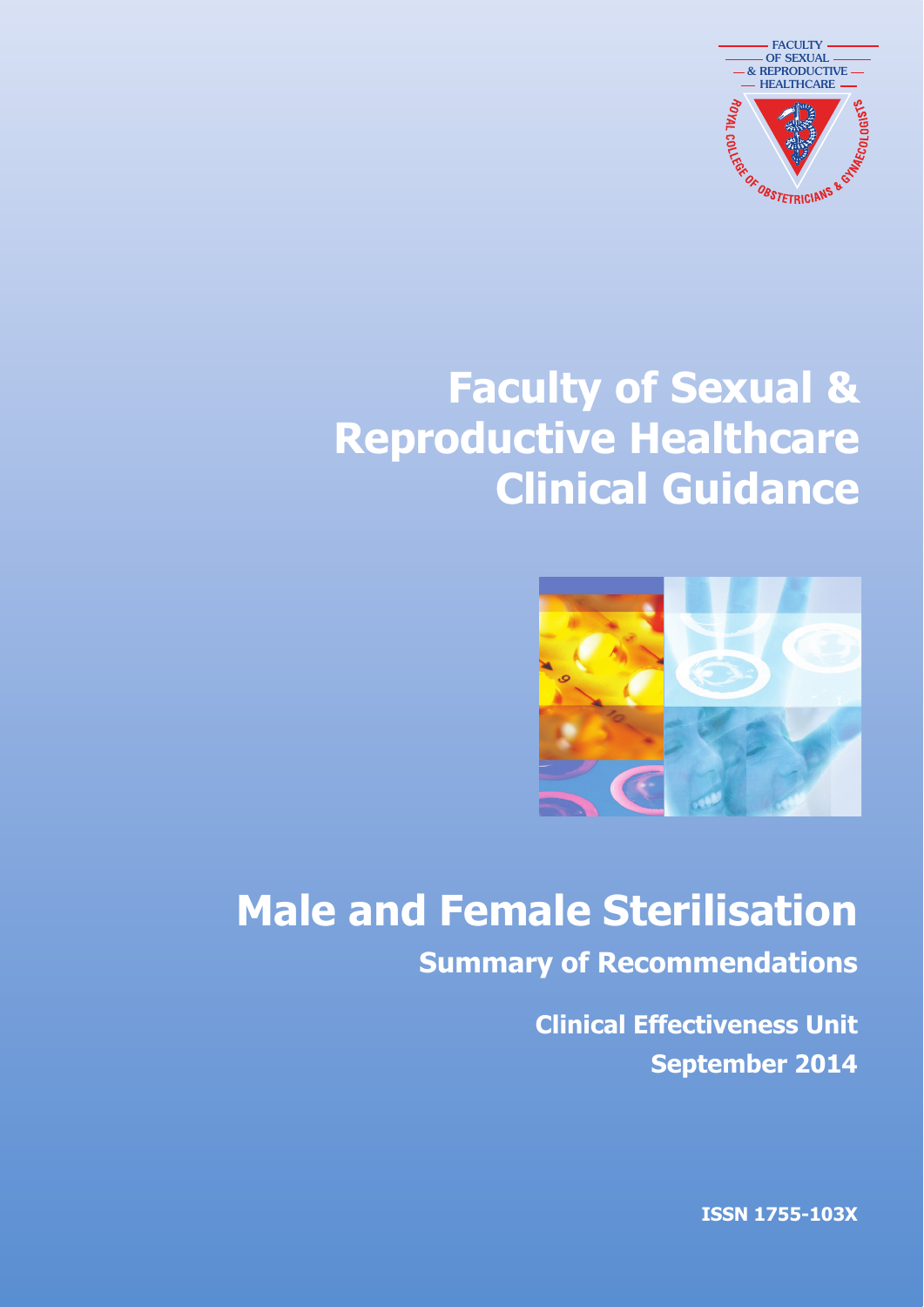This document provides a summary of the main recommendations made in the Faculty of Sexual & Reproductive Healthcare (FSRH) guidance on *Male and Female Sterilisation* (September 2014).

Details of the evidence supporting these recommendations can be found in the full guidance document, available via the FSRH website: http://www.fsrh.org

A key to the Grading of Recommendations, derived from levels of evidence, is provided in the table below.

# **GRADING OF RECOMMENDATIONS**

- Evidence based on randomised controlled trials **A**
- Evidence based on other robust experimental or observational studies **B**
- Evidence is limited but the advice relies on expert opinion and has the endorsement of respected authorities **C**
- Good Practice Point where no evidence exists but where best practice is based on the clinical experience of the guideline group ✓



NICE has accredited the process used by the Faculty of Sexual & Reproductive Healthcare to produce its Male and Female Sterilisation guidance. Accreditation is valid for 5 years from May 2011. More information on accreditation can be viewed at www.nice.org.uk/accreditation.

For full details on our accreditation visit: *www.nice.org.uk/accreditation.*

Published by the Faculty of Sexual & Reproductive Healthcare Registered in England No. 2804213 and Registered Charity No. 1019969

First published in 2014

Copyright © Faculty of Sexual & Reproductive Healthcare 2014

Permission granted to reproduce for personal and educational use only. Commercial copying, hiring and lending are prohibited.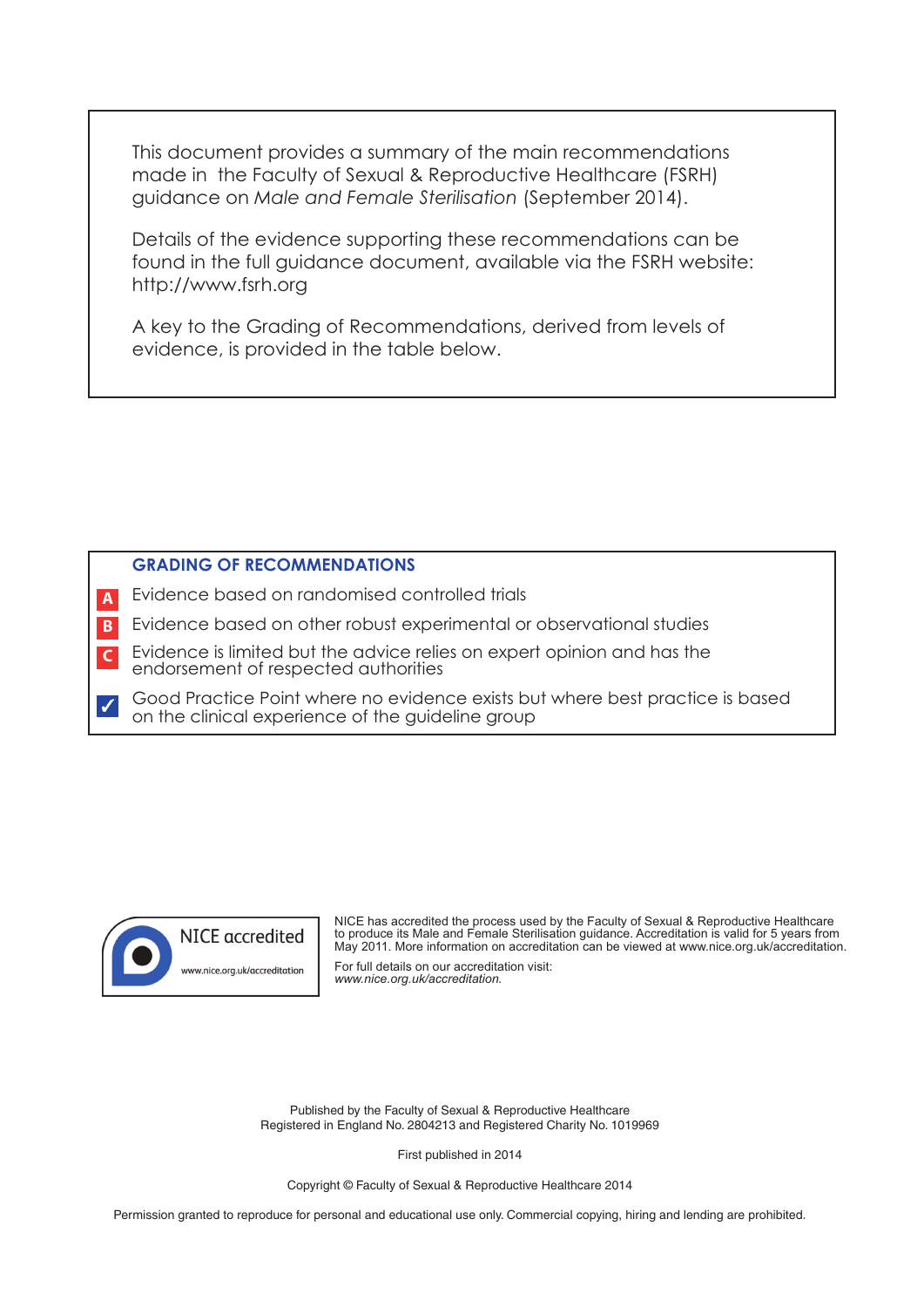

# **Faculty of Sexual & Reproductive Healthcare Clinical Effectiveness Unit**

*A unit funded by the FSRH and supported by NHS Greater Glasgow & Clyde to provide guidance on evidence-based practice*

# **FSRH Guidance (September 2014)**

# **Male and Female Sterilisation**

**Summary of Recommendations**

# **Introduction**

UK clinical guidance on *Male and Female Sterilisation* was last published by the Royal College of Obstetricians and Gynaecologists (RCOG) in 2004. <sup>1</sup> Updated guidance2 has been published by the Clinical Effectiveness Unit (CEU) of the Faculty of Sexual & Reproductive Healthcare (FSRH) under an agreed arrangement with the RCOG. This is a summary of the full guidance document, which provides clinical guidance on elective male sterilisation (vasectomy) and female sterilisation (tubal occlusion).

The guidance is intended for any health care professional or service that undertakes vasectomy and/or tubal occlusion in the UK, as well as those who refer individuals for either procedure. The recommendations are intended to inform practice in the UK; therefore methods and practices not utilised in the UK are excluded. The recommendations should be used to guide clinical practice but are not intended to serve alone as a standard of medical care or to replace clinical judgement in the management of individual cases. Further information on the evidence base that informed the recommendations, including references to specific studies, can be found in the full guidance document.<sup>2</sup> Details of the methods used by the CEU in developing this guidance are described in the CEU section of the FSRH website (www.fsrh.org). A key to the Grading of Recommendations, derived from levels of evidence, is provided in the table on the inside front cover of this document.

Auditable outcomes and questions for continuous professional development can be found in the full guidance document. A supplementary document on consent and sterilisation will be published by the RCOG (www.rcog.org.uk).

# **Changes from previous guidance**

A key development since the publication of the RCOG document in 2004 has been the widespread adoption of minimally invasive vasectomy (MIV) techniques, as opposed to traditional invasive techniques, as well as an increase in the proportion of vasectomies undertaken in non-hospital settings. A significant change from previous guidance is an updated threshold for providing 'special clearance' to rely on vasectomy for contraception, following post-vasectomy semen analysis (PVSA). The RCOG guidance published in 2004 suggested a threshold of 10 000 non-motile sperm/ml whereas the updated document suggests a threshold of 100 000 non-motile sperm/ml.

In the field of female sterilisation, advice in relation to laparoscopic sterilisation has not altered significantly since 2004. However, hysteroscopic tubal occlusion has become an accepted alternative option to laparoscopic tubal occlusion. Whilst data on long-term follow-up are still emerging, available evidence suggests that post-confirmation failure rates are broadly similar to those of laparoscopic tubal occlusion.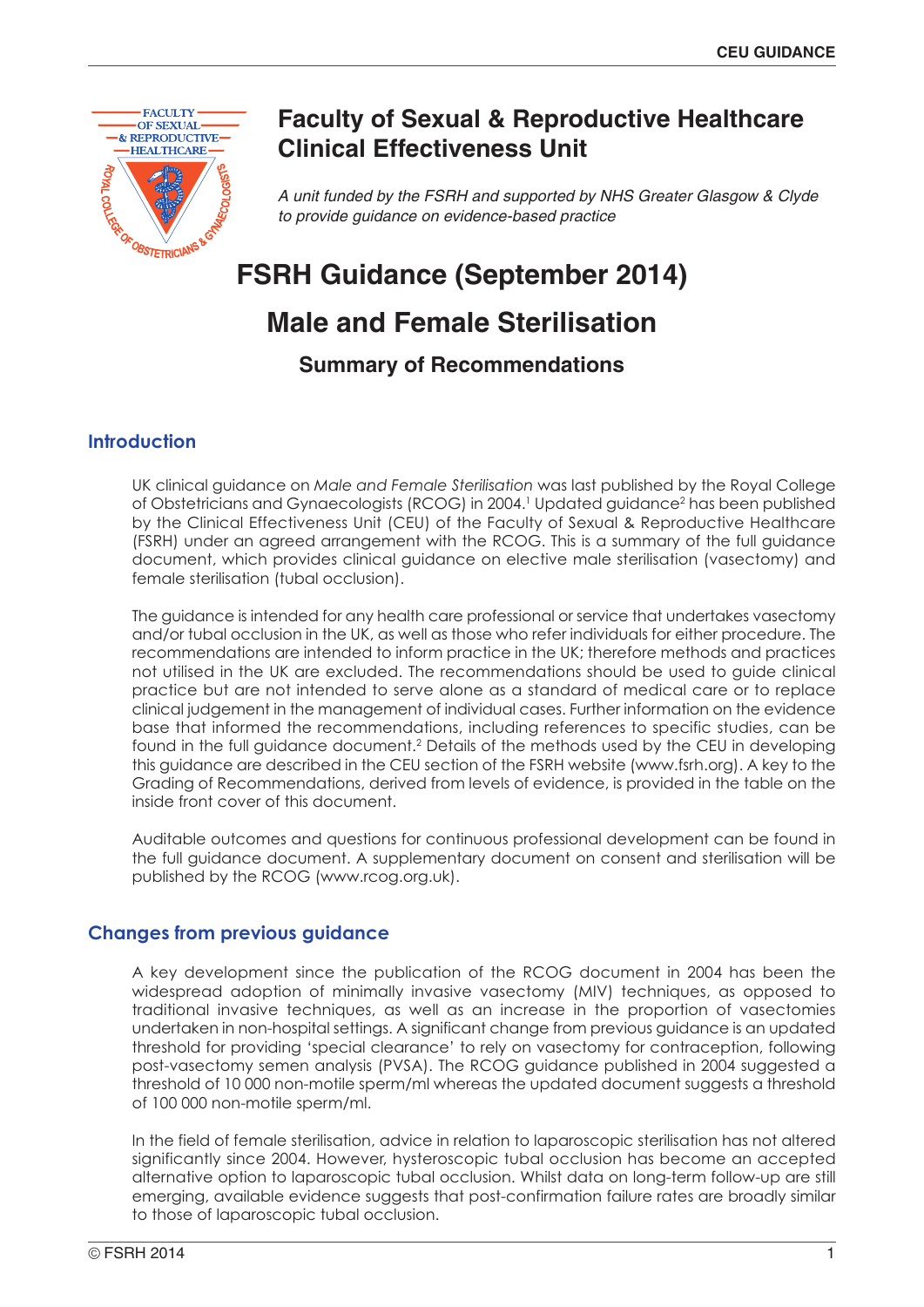# **Eligibility**

There are few medical conditions that would absolutely restrict an individual's eligibility for sterilisation. Specific precautions may apply in certain circumstances, for example, obesity, anticoagulation therapy, cardiovascular disease or previous abdominal surgery. Nickel allergy and other contraindications to the Essure® hysteroscopic implant are listed in the main guidance document. <sup>2</sup> Relative contraindications to vasectomy and laparoscopic tubal occlusion are outlined in the full guidance document and in the *UK Medical Eligibility Criteria for Contraceptive Use* (UKMEC). 3

# **Consent and mental capacity**

'Valid consent' is obtained by an individual being informed of the nature and purpose of any proposed treatment as well as the likely outcome(s), including any significant potential adverse outcomes and the likely result of not proceeding with the proposed treatment, in order to facilitate an individual making an informed decision. 4–6 Obtaining and giving consent should be regarded as a process, as opposed to a one-off event, and individuals can withdraw consent or change their minds at any time.<sup>5,6</sup>

Verbal and written consent are both considered equally valid in law.<sup>5,6</sup> It is good practice to obtain written consent for procedures that involve significant risks, including sterilisation, and for procedures that involve general/regional anaesthesia or sedation. 5–7 Individuals can be deemed unable to consent if it is clear (having been provided with appropriate help, support and information) that they cannot comprehend, retain, assess or use the information provided to make or communicate their decision. 5–7

✓ Written consent should be obtained from individuals wishing to undergo vasectomy or laparoscopic or hysteroscopic tubal occlusion.

✓ <sup>A</sup> consent form and clinical record should be used to document an individual's agreement to the procedure, discussion that took place, requests made by the individual and any information provided.

**C** Legal advice should be sought if there is any doubt as to whether a person has the mental capacity to consent to a procedure that will permanently remove their fertility.

# **Pre-sterilisation information and advice**

Information given to men and women considering sterilisation should:

- include both verbal and written information
- ideally be conducted with both partners together, where acceptable and appropriate
- include information on sterilisation procedures
- highlight the irreversibility/permanence of sterilisation and that sterilisation reversal is not routinely available through the National Health Service (NHS)
- include information on the associated failure rate associated with sterilisation procedures
- include information on risk and complications associated with sterilisation procedures
- discuss myths and misconceptions associated with sterilisation
- inform individuals that vasectomy is safer, quicker to perform and is associated with less morbidity than female sterilisation by laparotomy or laparoscopy
- include information on other methods of contraception, including long-acting reversible contraception (LARC)
- assess individuals for known predictors of regret and highlight the possibility of regret associated with sterilisation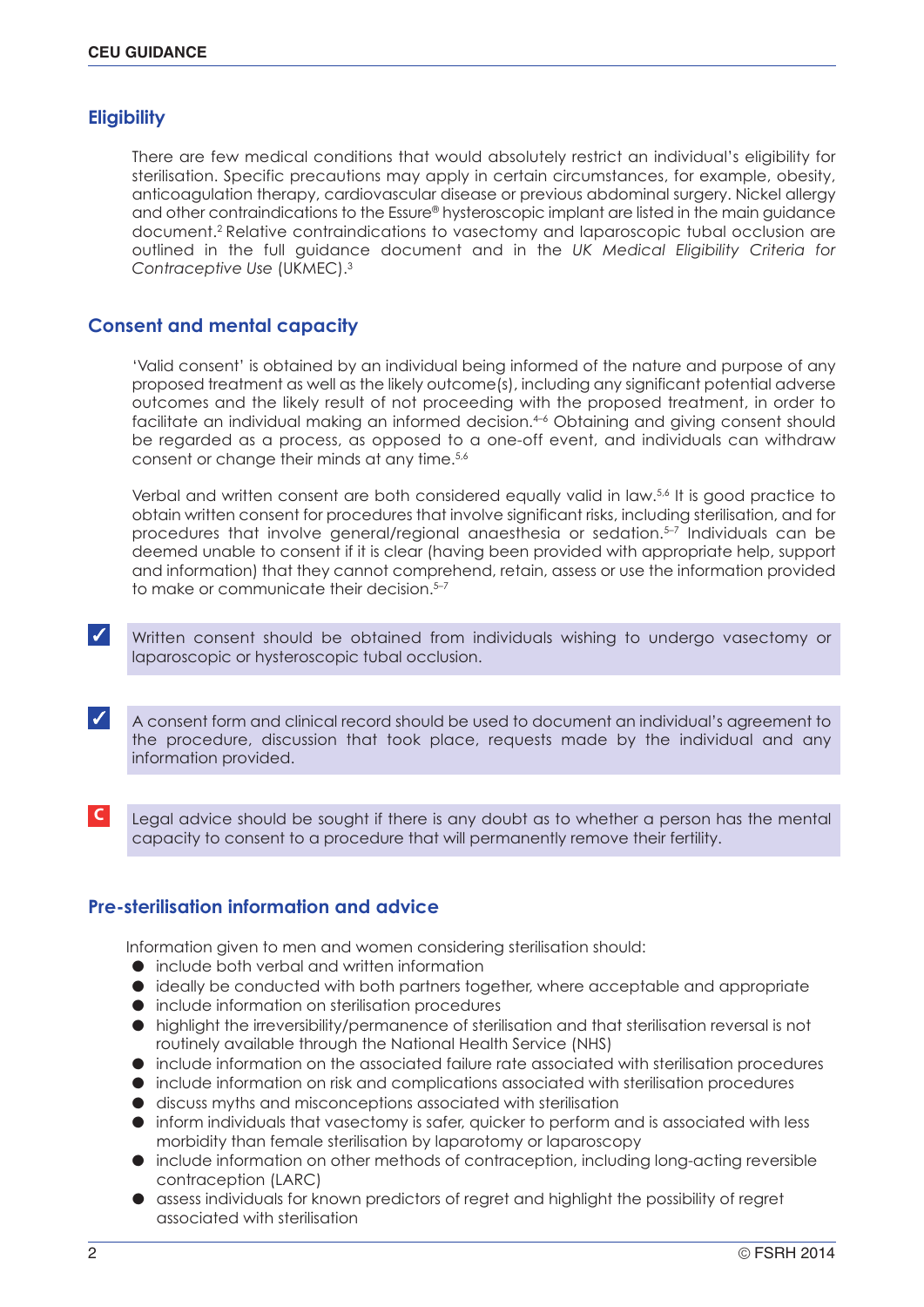- ensure that individuals are aware that sterilisation does not confer protection against sexually transmitted infections
- highlight the need to use contraception until sterilisation has been carried out and the potential need to continue use beyond the procedure
- enable individuals to make an informed decision and should include obtaining consent
- be recorded/documented in clinical records
- be carried out at a suitable interval prior to the procedure.

# **Alternative sterilisation and contraceptive methods**

Vasectomy, tubal occlusion and other methods of contraception should be discussed with all men and women requesting sterilisation. They should be made aware that some LARC methods are as effective as sterilisation and may confer non-contraceptive benefits. They should be advised that vasectomy is safer, quicker to perform and is associated with less morbidity than laparoscopic sterilisation. Hysteroscopic sterilisation, if available, should also be discussed as this is associated with less serious morbidity than laparoscopic tubal occlusion, it does not involve the use of general anaesthesia and can be performed as an outpatient procedure. However, women should be informed that hysteroscopic sterilisation is completely irreversible, that hysteroscopic access or micro-insert placement may be unsuccessful, and that contraception must be continued for at least 3 months until tubal occlusion is confirmed.

- **C** All verbal advice must be supported by accurate, impartial, printed or recorded information (in translation, where appropriate and possible), which the individual requesting sterilisation may take away/download and review before the procedure.
- **C** Counselling and advice on sterilisation procedures should be provided to women and men within the context of a service providing a full range of information about and access to other long-term reversible methods of contraception. This should include information on the advantages, disadvantages and relative failure rates of each method.
- **C** Both vasectomy and tubal occlusion should be discussed with all men and women requesting sterilisation.

# **Medical history and examination**

A medical, surgical, drug and social history should be taken from men and women requesting sterilisation. Menstrual, obstetric, and cervical cytology history should be obtained from women. It is considered good practice to perform a genital/pelvic examination either at initial consultation or before commencing the surgical procedure.

- **C** A history should be taken from all men and women requesting vasectomy or tubal occlusion. Scrotal or bimanual pelvic examination should be carried out either at initial consultation or before commencing the procedure.
- **C** Individuals should be informed that vasectomy carries a lower failure rate, in terms of postprocedural pregnancies, and that there is less risk associated with the procedure than sterilisation carried out by laparoscopy or laparotomy.
- ✓ Individuals should be informed of the method of access and tubal occlusion being recommended in their case, the reasons for preferring it over other methods, and the method to be used if the intended procedure cannot be performed.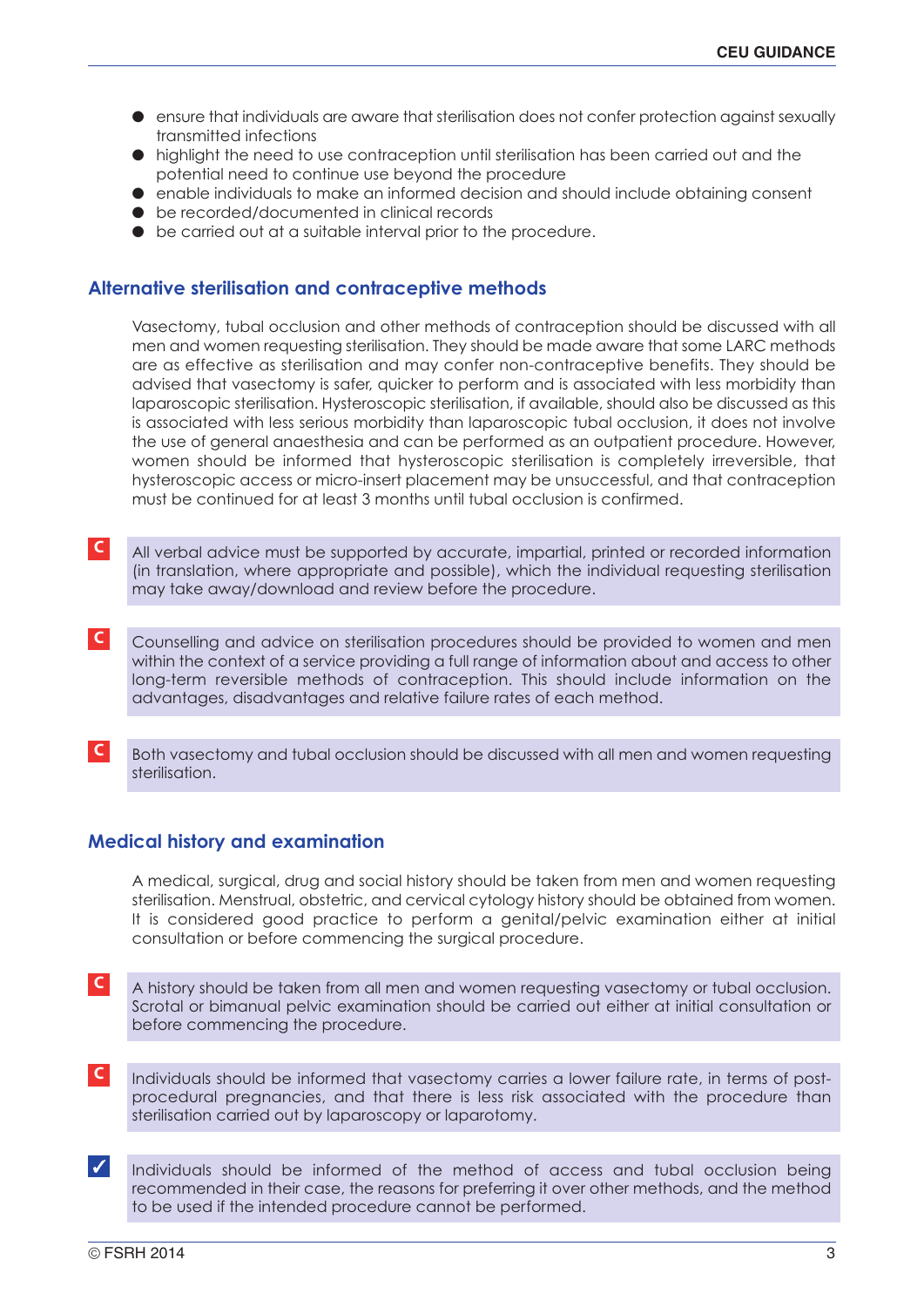**C** The operating clinician must ensure that counselling, information exchange, history and examination have been completed and must be satisfied that the individual does not suffer from concurrent conditions that may require an additional or alternative procedure or precaution.

# **Advice post-vasectomy**

Men should be instructed to:

- contact their health care provider if they have any concerns following the procedure: for example, persistent bleeding, pain, possible infection, or rapidly enlarging one-sided scrotal haematoma that would indicate being seen as a matter of urgency
- use non-steroidal anti-inflammatory drugs (NSAIDs) for pain/discomfort following the procedure, unless contraindicated
- rest following the procedure and refrain from strenuous activity
- abstain from sexual activity for between 2 and 7 days post-procedure
- wear tight underpants/athletic support for the first few days following the procedure, including at night for the initial 48 hours or longer according to symptoms
- men should be provided with instructions regarding PVSA and be provided with sample bottles if PVSA postal samples are used.

 $\triangledown$  Men who have undergone vasectomy should be provided with a post-procedural information leaflet that outlines appropriate self-care and instructions.

Individuals who have undergone vasectomy should be informed of the need to use additional contraception until sterility is confirmed.

# **Advice post-tubal occlusion**

Women should also be advised about appropriate self-care, for example, information relating to wound care, sutures used, activity following the procedure and the use of analgesia for postprocedural pain/discomfort. They should also receive instructions about contacting their health care provider if they have specific concerns following the procedure. This information should be contained within a postoperative/self-care information leaflet, such as the RCOG's 'Recovering Well: Information for you after a laparoscopy' leaflet (http://www.rcog.org.uk/ files/rcog-corp/LaparoscopyRecoveringWell.pdf).

✓ Women should be provided with information about the method of tubal occlusion undertaken and of any complications that occurred during the procedure.

✓ Women who have undergone tubal occlusion should be provided with <sup>a</sup> post-procedural information leaflet that outlines appropriate self-care and instructions.

✓ Individuals who have undergone hysteroscopic sterilisation with micro-inserts should be informed of the need to use additional contraception until sterility is confirmed.

# **Regret**

Regret following sterilisation is experienced by a minority of individuals particularly if they are under 30 years of age, nulliparous, recently pregnant or have relationship issues. A list of known risk factors is listed in the full guidance document. The guidance recommends that:

**B** Additional care must be taken when counselling individuals under the age of 30 years or individuals without children who request sterilisation.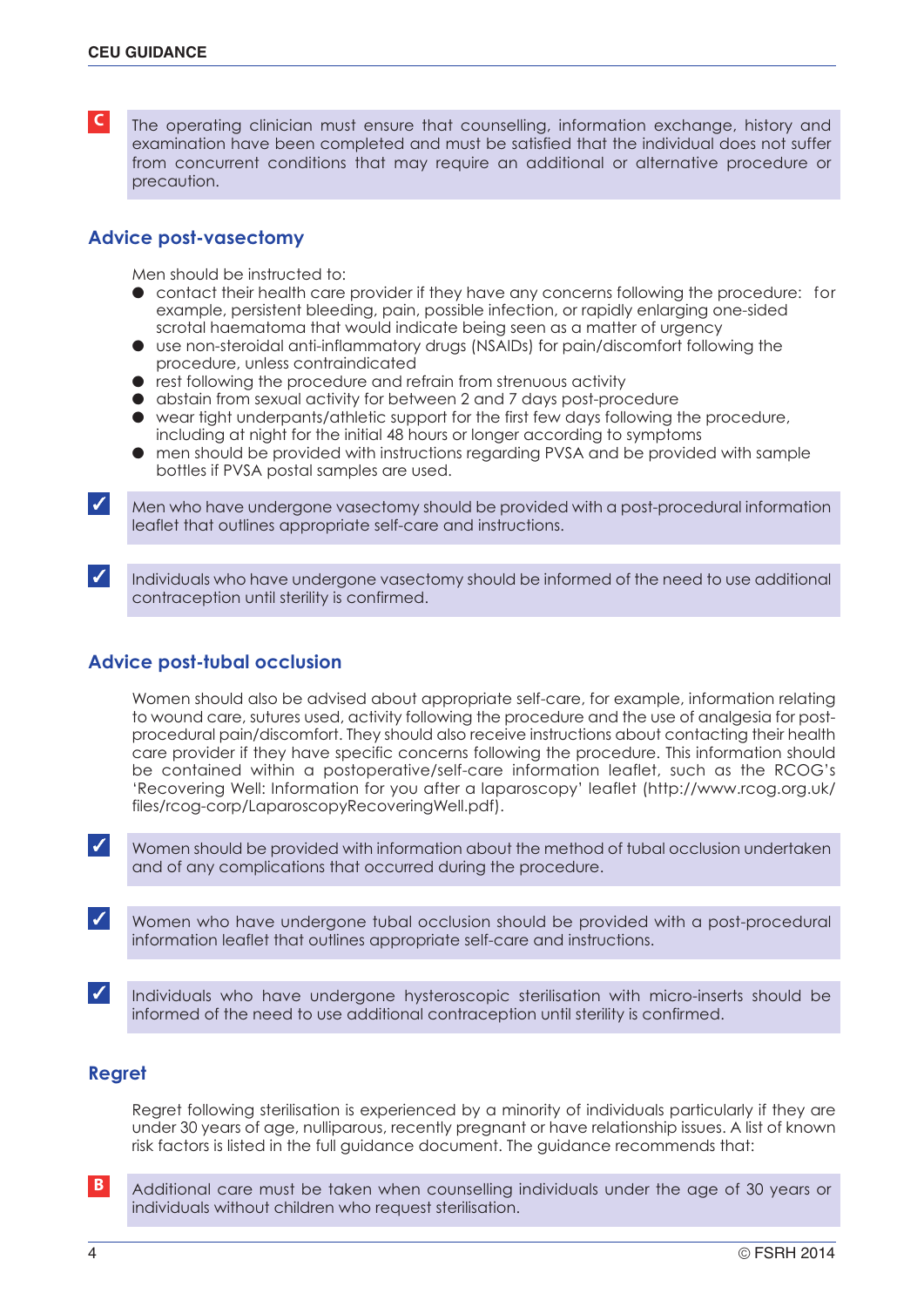- **C** If tubal occlusion is performed at the same time as a caesarean section, counselling and agreement should be given at least 2 weeks in advance of the procedure.
- When a pregnancy occurs while an individual is on a waiting list for sterilisation they should be offered further counselling about future contraceptive choices due to the change in their circumstances.

# **Vasectomy**

Vasectomy is the technique of interrupting the vas deferens with an intention to provide permanent contraception. A relatively newer technique to expose the vas, the no-scalpel vasectomy (NSV), involves a puncture wound in the scrotal skin to access and occlude the vas. For the purposes of this guideline, the term minimally invasive vasectomy (MIV) is used to encompass NSV and any modified versions of this technique, where the skin opening is ≤10 mm, the dissection area surrounding the vas deferens is minimised and skin sutures are not required. MIV may include the use of a variety of surgical instruments, including a scalpel, to expose the vas. MIV techniques have been shown to reduce the level of bleeding and intraoperative pain when compared to other methods of exposing the vas deferens.

#### **Anaesthesia**

- **B** Vasectomy should be performed under local anaesthesia wherever possible. **A** Consideration may be given to warming local anaesthetic to approximately 37°C before infiltration to reduce pain associated with injection. ✓ Local anaesthetic should be administered via infiltration of the subcuticular tissue and by direct injection to the vas deferens. ✓ Local anaesthetic with or without adrenaline (epinephrine) can be used during vasectomy (outside product licence for bupivacaine with adrenaline).
- ✓ Local anaesthetic should be administered using <sup>a</sup> fine-gauge needle to reduce pain.

### **Isolating and interrupting the vas deferens**

- **A** A minimally invasive approach should be used to expose and isolate the vas deferens during vasectomy, as this approach results in fewer early complications in comparison to other methods.
- **A** Cauterisation followed by division of the vas deferens, with or without excision, is associated with the lowest likelihood of early recanalisation (failure) when compared to other occlusion techniques.
- **A** Division of the vas on its own is not an acceptable technique because of the associated failure rate. It should be accompanied by diathermy or ligation and fascial interposition.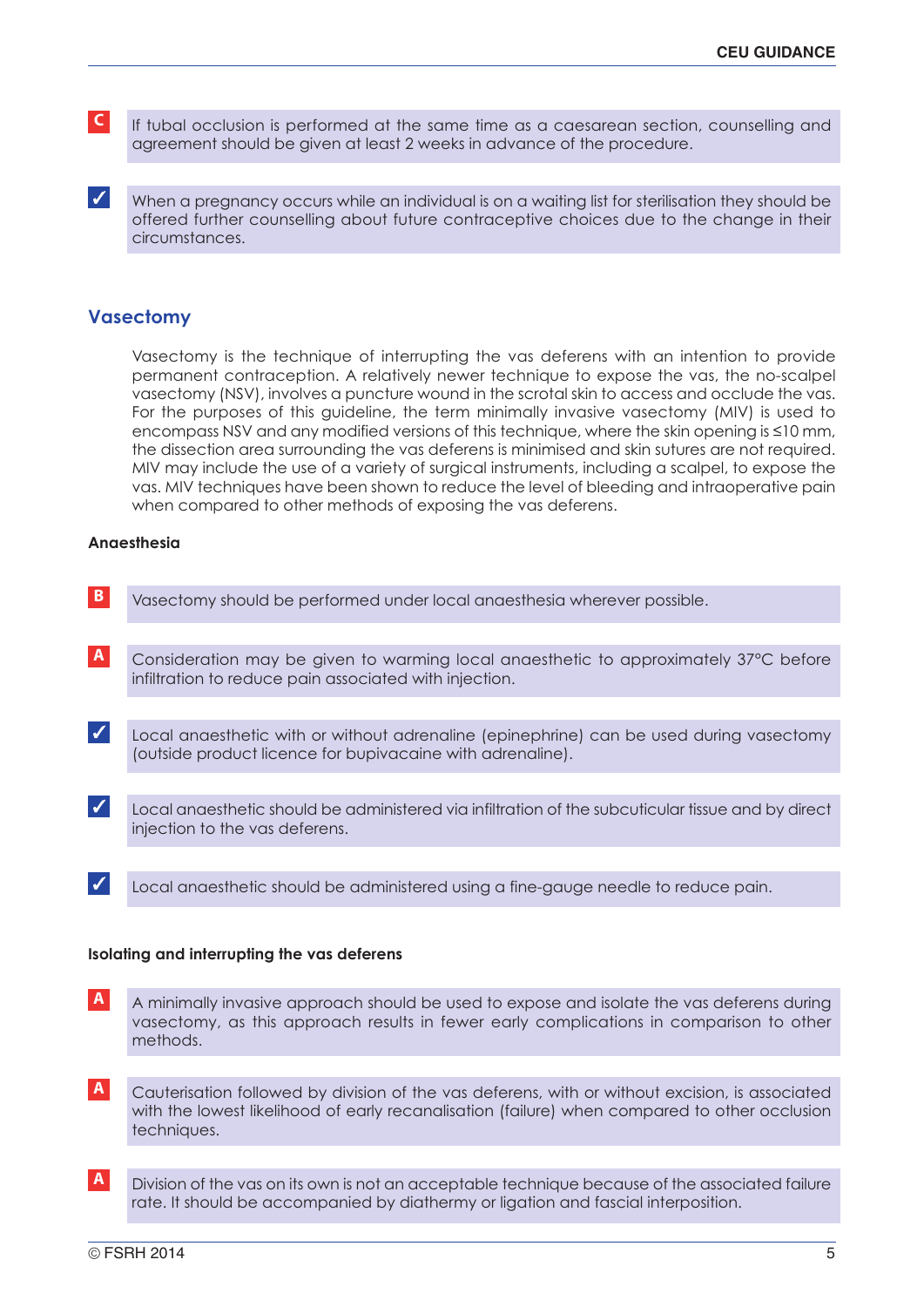**A** Clips are not recommended for occluding the vas deferens as their use is associated with a potentially high failure rate when compared to other occlusion methods.

#### **Intraoperative complications**

- ✓ If <sup>a</sup> vas deferens cannot be palpated or located, unilateral vasectomy can be carried out following appropriate counselling, and the man advised to comply with additional contraception until sterility is confirmed. These men should be informed of the probability of ipsilateral renal agenesis and may be referred for renal ultrasound.
- ✓ Where apparent bilateral absence of the vas deferens is encountered, men should be referred to a urology specialist.
- ✓ If <sup>a</sup> double or duplicate vas deferens is encountered or suspected, <sup>a</sup> Doppler ultrasound should be used to determine whether it is a 'true' double vas or an ectopic ureter.
- $\blacktriangleright$  Where an anomaly of the vas deferens is suspected, the need for further investigation should be individually assessed by a urology specialist.
- ✓ Health professionals should cauterise or suture any bleeding perivasal and subdermal blood vessels to ensure haemostasis.
- ✓ If pain is experienced during vasectomy, health professionals should consider administration of additional anaesthesia/analgesia.
- ✓ Health professionals should ensure that the clinical room is well ventilated and <sup>a</sup> comfortable temperature.
- ✓ Health professionals can consider playing music in the clinical room if the patient wishes, as listening to music has been shown to reduce patient anxiety.
- ✓ Health professionals should engage men undergoing vasectomy in conversation and provide reassurance over the course of the procedure.

## **Immediate and delayed postoperative complications**

- ✓ The routine use of prophylactic antibiotics is not recommended prior to vasectomy.
- ✓ Skin cleansing in advance of vasectomy should be undertaken in accordance with local infection control protocols.
- ✓ The decision to shave the scrotum prior to vasectomy should be based on local infection control/preoperative policies.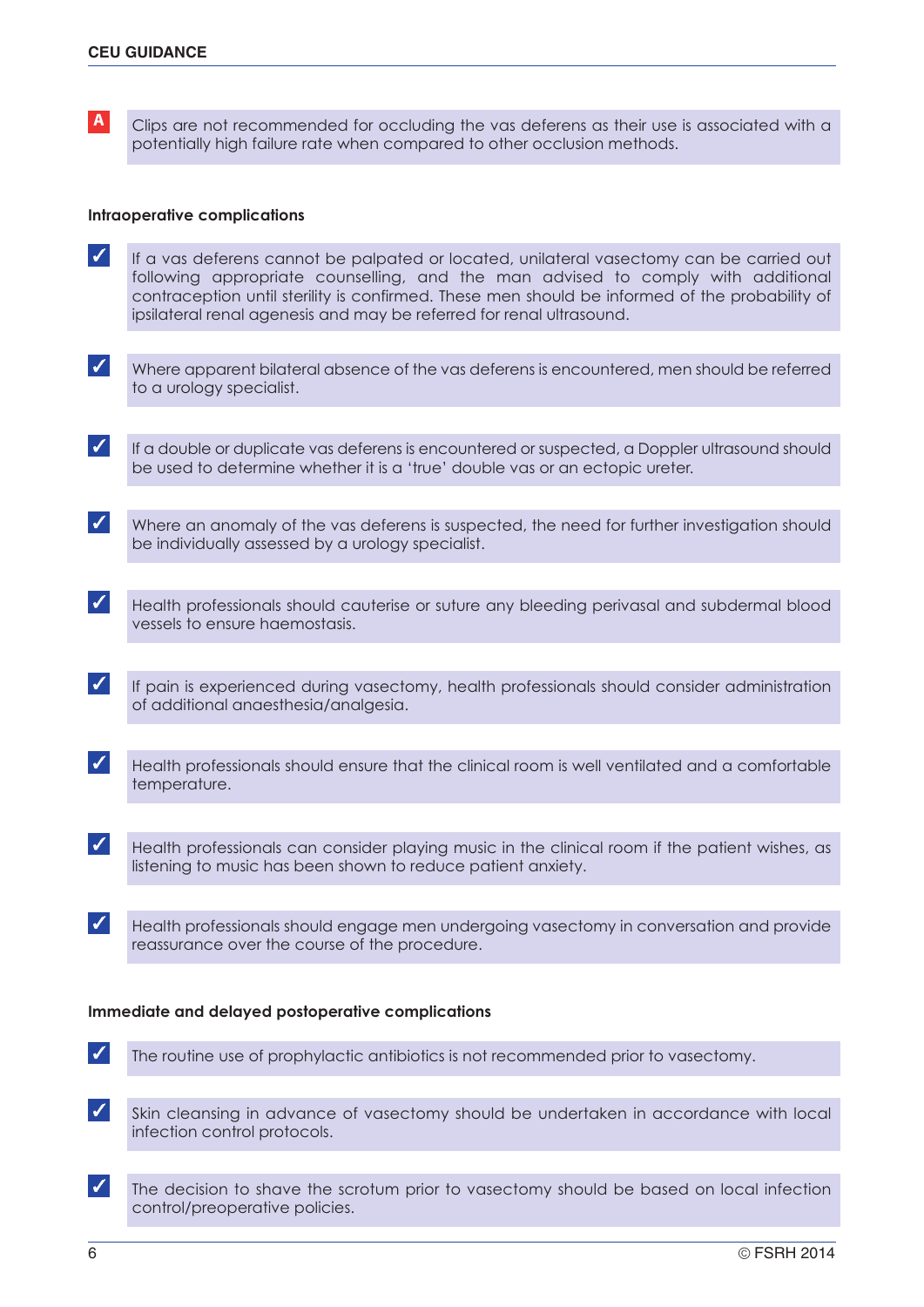- **B** Clinicians should modify their technique if their overall failure attributable to technical failure, recanalisation and non-compliance with additional contraception is more than 1%.
- **C** The incidence of bleeding, haematoma formation and infection is low and can be further reduced by the adoption of minimally invasive vasectomy techniques.

#### **Vasectomy failure, post-vasectomy semen analysis and special clearance**

Vasectomy failure can be classified as either early failure (i.e. before PVSA) or late failure (i.e. pregnancy or the reappearance of motile spermatozoa following confirmation of sterility at PVSA). The rationale for PVSA is to confirm clearance of stored spermatozoa downstream of the vasectomy site and to identify early failure or early recanalisation. The time necessary for complete expulsion of stored sperm may vary, depending in part upon the frequency of ejaculation and age. A number of studies have assessed compliance and outcomes with different frequencies and numbers of PVSA tests with most studies advocating PVSA at 12 weeks post-vasectomy, others at 16 weeks. If any sperm are observed in a postal sample then sperm motility must be assessed using a fresh sample (processed within hours of production in accordance with local protocols).

- **C** Routine histological examination of the excised portions of vas deferens is no longer recommended.
- **B** Post-vasectomy semen analysis (PVSA) should be carried out to identify early failure. Additional contraception should be used until azoospermia is confirmed or special clearance given.
- **B** Evidence suggests that 12 weeks post-vasectomy is the optimal timing to schedule the first PVSA. Earlier or later testing is acceptable taking into account that earlier testing increases the probability of additional tests and later testing prolongs the need for additional contraception.
- ✓ Postal semen samples can be used for PVSA; however, such samples will not be suitable for the assessment of sperm motility.
- ✓ Packaging and labelling of postal samples should conform to local laboratory policy/requirements and must comply with Royal Mail standards for the posting of biological specimens.
- **B** A routine second PVSA is not required if azoospermia is found in the first sample.
- **B** In a small proportion of men non-motile sperm will persist following vasectomy. In such cases special clearance can be given to cease using additional contraception when less than 100 000 non-motile sperm/ml are observed in a fresh semen sample post-vasectomy.
- **C** If motile sperm are observed in a fresh sample 7 months post-procedure, the vasectomy should be considered a failure.
- ✓ If more than <sup>100</sup> <sup>000</sup> non-motile sperm/ml are observed in <sup>a</sup> fresh sample <sup>7</sup> months after vasectomy, clinical judgement and/or local protocols may be used to determine whether or not the procedure should be deemed a failure.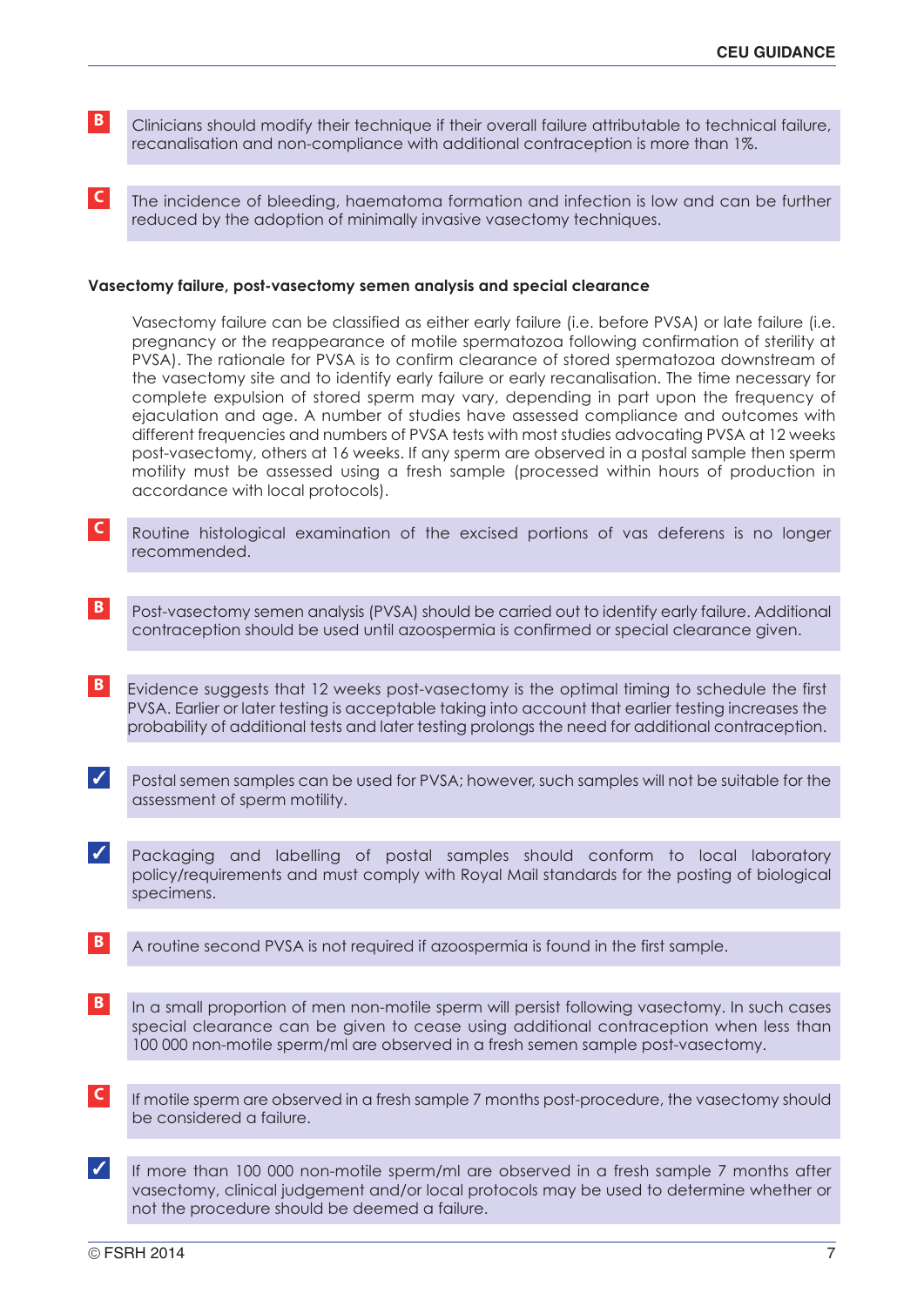- **A** Routine irrigation of the vas deferens does not reduce time to achieve azoospermia and is not recommended.
- **A** Centrifugation is not recommended for establishing the absence of sperm post-vasectomy and may interfere with evaluation of sperm motility.
- **B** Individuals should be informed that vasectomy has an associated failure rate and that pregnancy can occur several years after vasectomy. The contraceptive failure rate should be quoted as approximately 1 in 2000 (0.05%) after clearance has been given.

## **Long-term complications of vasectomy**

- **B** Vasectomy is associated with a risk of postoperative testicular, scrotal, penile or lower abdominal pain that is rarely severe and chronic in some men.
- ✓ Non-steroidal anti-inflammatory drugs (NSAIDs) and treatment to alleviate neuropathic pain are common first-line treatment options for chronic post-vasectomy pain (CPVP) and are preferable to surgery which involves the reversal of vasectomy.
- **C** Surgical interventions can be effective in alleviating CPVP, however permanent relief is not achieved in every case.
- **B** There is no evidence of an increase in testicular cancers associated with vasectomy. The weak association observed in some studies between vasectomy and prostatic cancer is unlikely to be causal.
- **B** There is no evidence to support an association between vasectomy and cardiovascular disease.

# **Tubal occlusion**

Elective female sterilisation may be achieved by the occlusion or interruption of the fallopian tubes. During laparoscopy, the fallopian tube can be occluded (with a tubal ring or clip); a modified Pomeroy technique can be performed using endoscopic sutures; or diathermy (either unipolar or bipolar) can be used to destroy a segment of the tube. Major complications associated with laparoscopic surgery are injuries to the bowel, bladder and blood vessels that require laparotomy. The risk of laparotomy as a consequence of a severe complication reported in a large prospective study was 1.9/1000 procedures. Two other practice surveys reported laparotomy rates of 1.4–3.1/1000 cases. The risk of death associated with laparoscopy is reported as being 1/12 000.

#### **Approach to the fallopian tubes**

**A** Culdoscopy should not be used as a method of approach for sterilisation

**A** The laparoscopic approach to the fallopian tubes is quicker to perform and results in less minor morbidity compared to mini-laparotomy.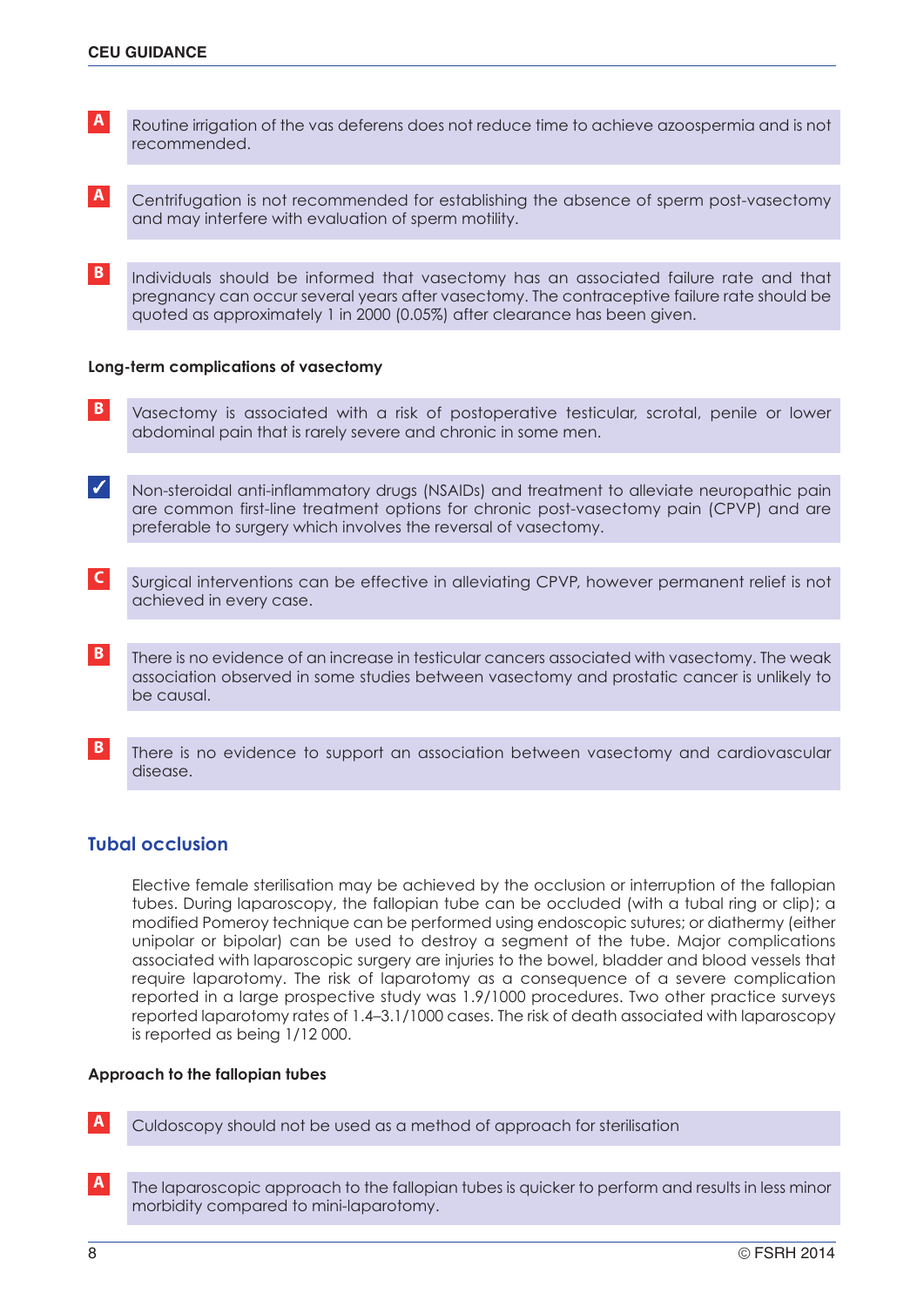**B** All women should be informed of the risks associated with laparoscopy and when this may proceed to laparotomy.

✓ In some cases laparoscopy/laparotomy may be contraindicated and consideration should be given to other methods.

## **Occlusion methods**

- **B** Any effective surgical or mechanical method of tubal occlusion can be used when a minilaparotomy is the method of approach for an interval sterilisation.
- **A** For postpartum sterilisation, both Filshie clips and modified Pomeroy technique are effective. Filshie clip application is quicker to perform.
- **A** Mechanical occlusion of the fallopian tubes by Filshie clips should be the method of choice for laparoscopic tubal occlusion.
- **C** The routine use of more than one Filshie clip is not recommended.

#### **Anaesthesia and analgesia**

- **B** Laparoscopic tubal occlusion can be performed using general, regional or local anaesthesia but general anaesthesia is routinely used in the UK for laparoscopic tubal occlusion.
- **A** Topical application of local anaesthesia to the fallopian tubes may be used whenever mechanical occlusive devices are being applied as short-term postoperative pain is reduced.

#### **Postpartum and post-abortion sterilisation**

**B** Tubal occlusion should be performed at an appropriate interval after pregnancy wherever possible. Should tubal occlusion be requested either postpartum or post-abortion, women should be made aware of the increased rate of regret and the possible increased failure rate.

### **Failure of tubal sterilisation**

- **B** Late failures resulting in a pregnancy can occur any time after tubal occlusion.
- **B** The lifetime risk of laparoscopic tubal occlusion failure, using a mix of occlusion methods, is estimated to be 1 in 200.
- **C** The longest period of available follow-up data for the most commonly used method in the UK, the Filshie clip, suggests a failure rate of 2–3 per 1000 procedures at 10 years.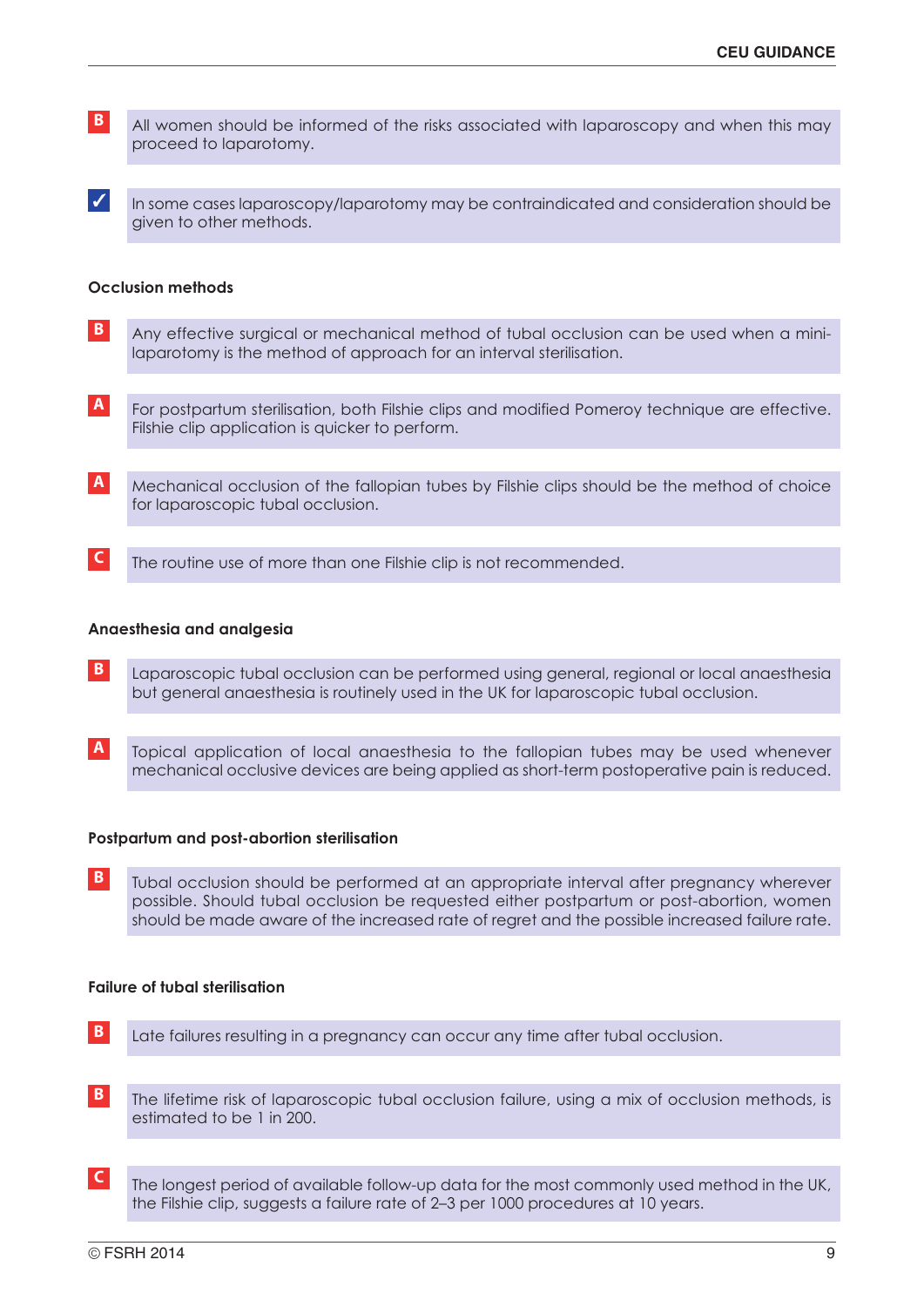# **Hysteroscopic sterilisation**

Transcervical sterilisation is usually performed without the need for anaesthesia and involves a hysteroscope being inserted into the vagina and cervix vaginoscopically or by using a speculum. Flexible micro-inserts (Essure®) are then passed through the hysteroscope and inserted into the proximal section of each fallopian tube. The micro-inserts elicit a benign tissue response (fibrosis) resulting in the permanent occlusion of each tube after approximately 3 months. Additional contraception is required until successful placement of the micro-inserts and tubal occlusion is confirmed by imaging at least 3 months after the procedure.

### **Anaesthesia and analgesia for hysteroscopic sterilisation**

- **A** There is insufficient evidence to recommend the routine use of oral NSAIDs or intravenous sedation for hysteroscopic sterilisation. The use of such pharmacological agents should be based on clinical judgement.
- **A** Local anaesthesia is not routinely required prior to hysteroscopic sterilisation as it does not alleviate pain associated with the placement of micro-inserts into the fallopian tubes. However, local anaesthesia should be used when dilatation of the cervix is necessary to aid passage of the hysteroscope into the uterine cavity.

#### **Insertion of the micro-inserts**

There is broad consensus that insertion of the micro-inserts should be scheduled during the proliferative phase of the menstrual cycle where possible. Advantages of insertion during the proliferative phase are that a negative pregnancy test is likely to rule out pregnancy, and visualisation of the tubal ostia is easier as the endometrium is not thickened.

- **B** The incidence of unsuccessful placement of intra-fallopian implants is reported as ranging between 0% and 19%, following up to two attempts in an outpatient setting.
- **B** The likelihood of successful micro-insert placement is increased if the procedure is scheduled during the proliferative phase of the menstrual cycle.
- **C** Clinicians should undergo a period of supervised training to become proficient in the hysteroscopic insertion of micro-inserts.
- **B** Hysteroscopic sterilisation via the placement of intra-fallopian micro-inserts is associated with a low level of intraoperative complications in a minority of patients.

## **Post-procedure imaging**

In Europe, the licence for Essure states that transvaginal ultrasound scan (TVUSS), pelvic X-ray or hysterosalpingogram (HSG) can be used to confirm placement of micro-inserts.<sup>8</sup> Bayer<sup>8</sup> state that pelvic X-ray or TVUSS may be used as the first-line confirmatory test in Europe but that HSG should be used in the following circumstances:

- there was concern regarding possible perforation due to either excessive force and/or a sudden loss of resistance at insertion
- there was difficulty identifying the tubal ostia due to anatomical variation or technical factors (e.g. poor distension, suboptimal lighting or endometrial debris)
- health professional uncertainty regarding micro-insert placement at insertion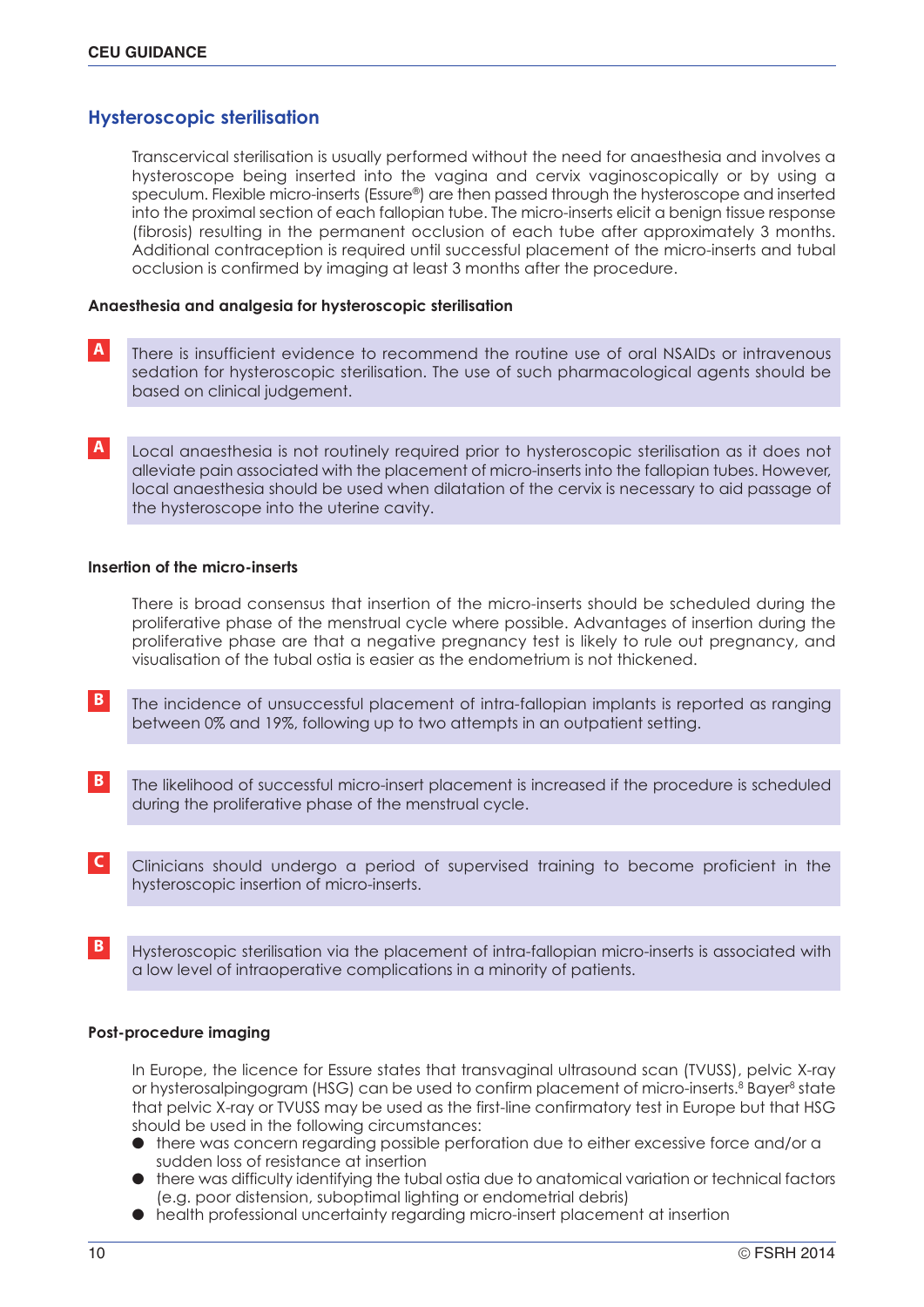- procedure time >15 minutes (from insertion to removal of hysteroscope)
- micro-insert placement with 0 (zero) or >8 trailing coils (i.e. coils protruding inside the uterine cavity)
- unusual post-procedural pain, either transient or persistent, or onset at some later point postprocedure, without any identifiable cause
- if X-ray or TVUSS is equivocal or unsatisfactory. 8

**B** A confirmatory imaging test should be undertaken 3 months after the insertion of intra-fallopian micro-inserts. This may be via X-ray or transvaginal ultrasound scanning (TVUSS) in the first instance, followed by hysterosalpingogram (HSG) in selected patients where X-ray or TVUSS cannot confirm satisfactory placement.

- **B** HSG should be used as a first-line test where the hysteroscopic procedure was considered suboptimal, according to local protocols.
- **B** HSG can be used as a routine test to confirm tubal occlusion following insertion of intra-fallopian micro-inserts.
- ✓ Women who do not attend for confirmatory testing should be informed that they need to continue using additional contraception until tubal occlusion is confirmed.
- ✓ Training in interpretation and performance of confirmatory imaging techniques specifically for sterilisation using Essure is essential, as a number of pregnancies have been attributed to the misinterpretation of images.

## **Efficacy of hysteroscopic sterilisation**

The majority of the studies in the literature, to date, which examined hysteroscopic sterilisation via insertion of the Essure micro-insert do not report any pregnancies during the study period. However, because hysteroscopic sterilisation is a relatively novel procedure there is a paucity of longitudinal data available, and many studies cease follow-up once confirmatory testing has taken place.

In the studies that did report pregnancies the majority occurred in women who had either no follow-up confirmatory testing or inadequate confirmation of tubal occlusion or micro-insert placement.

**B** Available evidence suggests that tubal occlusion by intra-fallopian micro-insert has a low associated failure rate which is approximately 1 in 500 at 5 years of follow-up; this includes cases where luteal-phase pregnancy or non-adherence with post-procedural instructions was documented.

### **Hysteroscopic sterilisation and other procedures**

**C** Limited available evidence suggests that intra-fallopian micro-insert insertion can be carried out in combination with endometrial ablation.

### **Patient satisfaction with hysteroscopic sterilisation**

**B** Available evidence suggests that the use of intra-fallopian micro-inserts for tubal occlusion is a procedure that is well tolerated by the majority of women and results in good long-term satisfaction in terms of comfort and tolerance of the insert.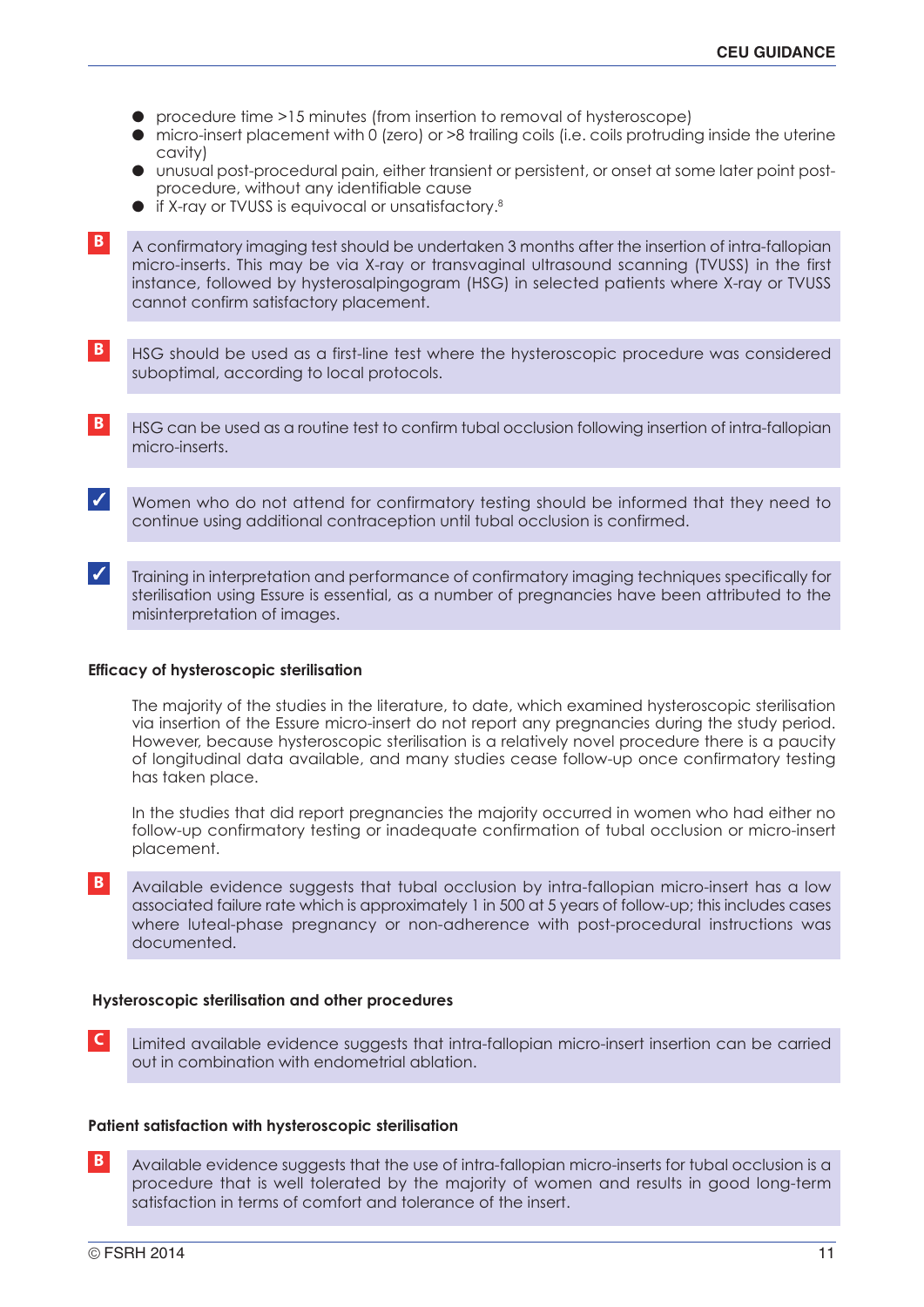### **Postoperative complications of hysteroscopic sterilisation**

Reported complications following hysteroscopic sterilisation include infection, micro-insert expulsion and a low number of uterine perforations.

**B** Hysteroscopic sterilisation via the placement of intra-fallopian micro-inserts is associated with a low level of postoperative complications. The majority of post-procedural adverse events are self-limiting, with most women able to return to daily activities 1–2 days following the procedure.

✓ Hysteroscopic sterilisation with micro-inserts is contraindicated if there is documented proven patch test for nickel allergy.

# **Contraceptive advice and excluding pregnancy**

A proportion of sterilisation 'failures' are attributable to luteal-phase pregnancies, which occur when patients are sterilised after unknowingly conceiving in the same cycle as the sterilisation procedure is performed. Iatrogenic ectopic pregnancy can occur in the luteal-phase by occluding the fallopian tube before the blastocyst has passed the site of occlusion. Contraception must be used up to the procedure and most methods need to be continued for at least 7 days (or until confirmatory imaging).

Theoretically, combined hormonal contraception (CHC) could be stopped at the time of laparoscopic tubal occlusion if it has been consistently and correctly used in the previous 7 days. The guideline multidisciplinary group considered that a simple, safe approach is to advise that CHC (combined pill, patch or ring) should be continued for at least 7 days after sterilisation.

Removing a copper intrauterine device (Cu-IUD) or levonorgestrel intrauterine system (LNG-IUS) at the time of tubal occlusion may result in unintended pregnancy if ovulation has occurred prior to the procedure and a blastocyst has already passed the site of tubal occlusion.

- **B** A pregnancy test must be performed before sterilisation to exclude the possibility of a preexisting pregnancy. However, a negative test result does not exclude the possibility of a lutealphase pregnancy.
- **B** Tubal occlusion can be performed at any time during the menstrual cycle, providing that the woman has a negative pregnancy test and is not at risk of luteal-phase pregnancy [no unprotected sexual intercourse (UPSI) in the past 3 weeks]. If this is not the case, the procedure should be deferred and contraception used until at least 3 weeks from the last instance of UPSI.
- **B** During tubal occlusion, curettage should not be performed for the purpose of preventing luteal-phase pregnancy.
- **B** Following sterilisation via hysteroscopy and the insertion of intra-fallopian micro-inserts, additional contraception must be used until either successful insert placement and/or tubal occlusion are confirmed, depending upon the confirmatory test employed.
- **C** If the progestogen-only injectable or implant is being used, laparoscopic tubal occlusion can be carried out at any time during the period of licensed use without the need for additional contraception.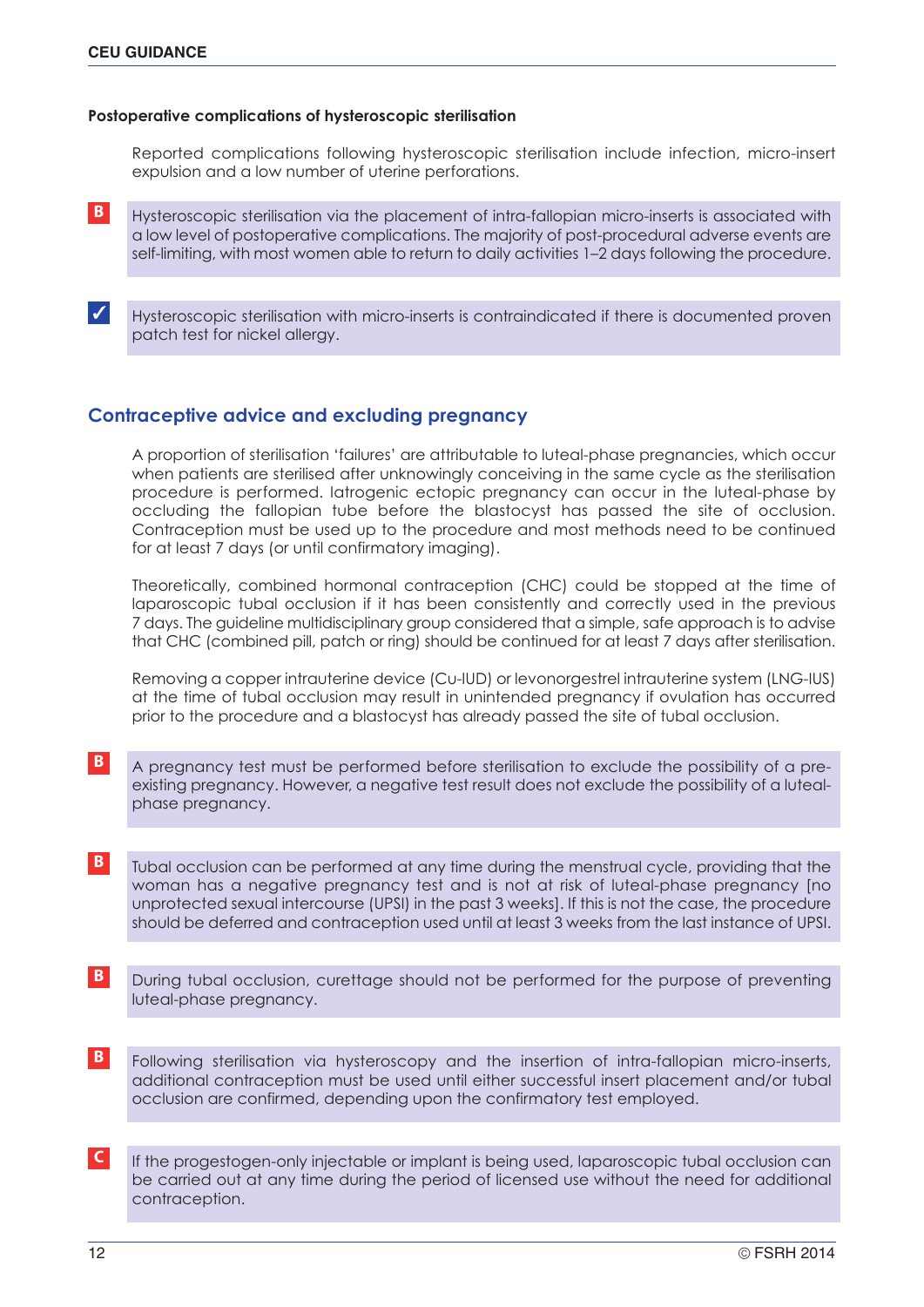- **C** The progestogen-only implant can be removed at the time of the procedure or any time following laparoscopic tubal occlusion.
- **C** There is no evidence to support stopping combined hormonal contraception (CHC) use prior to sterilisation or to support the routine use of thromboprophylaxis.
- **B** Women using CHC, the progestogen-only pill or non-hormonal contraception should be advised to continue their contraceptive method for at least 7 days after laparoscopic sterilisation.
- **C** If laparoscopic sterilisation is scheduled for the hormone-free interval or Day 1 of a cycle of CHC, the hormone-free interval should be omitted or CHC should be restarted, and CHC should be continued for at least 7 days after sterilisation.
- **C** If a Cu-IUD or LNG-IUS is *in situ* prior to sterilisation, this should be retained and removed at least 1 week after laparoscopic tubal occlusion.
- ✓ Hysteroscopic sterilisation may be safely and effectively undertaken when intrauterine contraception is already *in situ* (outside the terms of the manufacturer's instructions for use). Women should be advised to use additional contraception or abstain from intercourse for 7 days before the procedure in case the intrauterine device needs to be removed to gain access to the fallopian tubes.

# **Long-term complications of female sterilisation**

- **A** Tubal occlusion is not associated with an increased risk of ovarian cancer. Evidence suggests that the procedure may have a protective effect against developing ovarian cancer that persists over time.
- **A** There is no available evidence of an association between tubal occlusion and breast cancer risk.
- **B** Available evidence suggests that there is no association between tubal occlusion and cervical or endometrial cancer risk.
- **B** There is no evidence that tubal occlusion results in significant changes to hormone levels.
- **B** Evidence suggests that there is an association between tubal occlusion and an increased risk of subsequent hysterectomy but there is no evidence of causation.
- **B** Women may report worsening menstrual symptoms following tubal occlusion but there is no evidence to suggest a causal effect.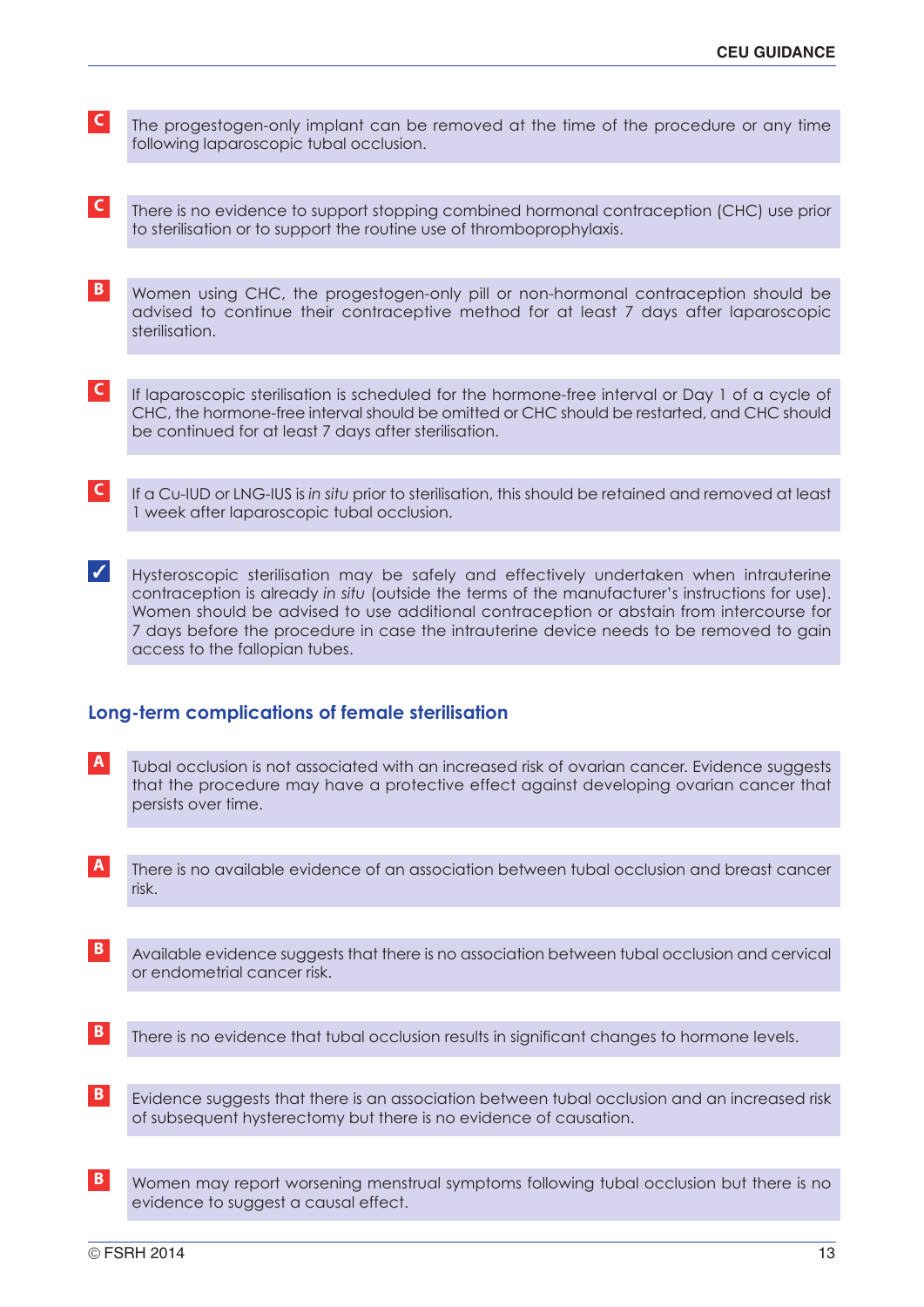# **Ectopic pregnancy**

Pregnancies following female sterilisation are rare, but when they do occur there is an increased risk of ectopic gestation. The incidence of ectopic pregnancy post-female sterilisation varies depending on the method used to occlude the fallopian tubes.

**C** Women should be informed that if tubal occlusion fails, the resulting pregnancy may be ectopic.

✓ Women should be informed about symptoms of ectopic pregnancy, and the possibility of ectopic pregnancy should be considered in women who have undergone sterilisation and present with abdominal pain, especially in connection with missed periods.

# **Sterilisation reversal**

The NHS does not currently offer sterilisation reversal routinely. Reversal of tubal occlusion is associated with an increased risk of ectopic pregnancy.

- **B** Vasectomy reversal involves complex surgery that can result in high postoperative patency rates, but may not result in pregnancy or a return to fertility.
- **B** Fallopian tube re-anastomosis following sterilisation can result in high postoperative patency rates, but may not result in pregnancy or a return to fertility.
- ✓ To date, reversal of sterilisation with micro-inserts cannot be achieved via fallopian tube reanastomosis, therefore consideration should be given to *in vitro* fertilisation.

# **References**

- 1 Royal College of Obstetricians and Gynaecologists (RCOG). *Male and Female Sterilisation* (Evidencebased Clinical Guideline Number 4). London, UK: RCOG Press, 2004.
- 2 Faculty of Sexual & Reproductive Healthcare. *Male and Female Sterilisation*. 2014. http://www.fsrh.org/ pdfs/MaleFemaleSterilisation.pdf [Accessed 8 September 2014].
- 3 Faculty of Sexual & Reproductive Health Care. *UK Medical Eligibility Criteria for Contraceptive Use* (UKMEC 2009). 2009. http://www.fsrh.org/admin/uploads/UKMEC2009.pdf [Accessed 8 September 2014].
- 4 International Federation of Gynecology and Obstetrics (FIGO). *Ethical Issues in Obstetrics and Gynecology by the FIGO Committee for the Study of Ethical Aspects of Human Reproduction and Women's Health*. London, UK: FIGO, 2012.
- 5 Faculty of Sexual & Reproductive Healthcare. *Service Standards for Record Keeping*. 2010. http://www.fsrh.org/pdfs/ServiceStandardsRecordKeeping.pdf [Accessed 8 September 2014].
- 6 Faculty of Sexual & Reproductive Healthcare. *Service Standards on Obtaining Valid Consent in Sexual Health Services*. 2011. http://www.fsrh.org/pdfs/ServiceStandardsObtainingValidConsent.pdf [Accessed 8 September 2014].
- 7 General Medical Council (GMC). *Consent: Patients and Doctors Making Decisions Together*. London, UK: GMC, 2008.
- 8 Conceptus Inc. Essure: instructions for use. ESS305 Purple handle. 2012. http://www.essuremd. com/App\_Themes/BaseTheme/PDFs/Link%20Essure%20IFU.pdf [Accessed 8 September 2014].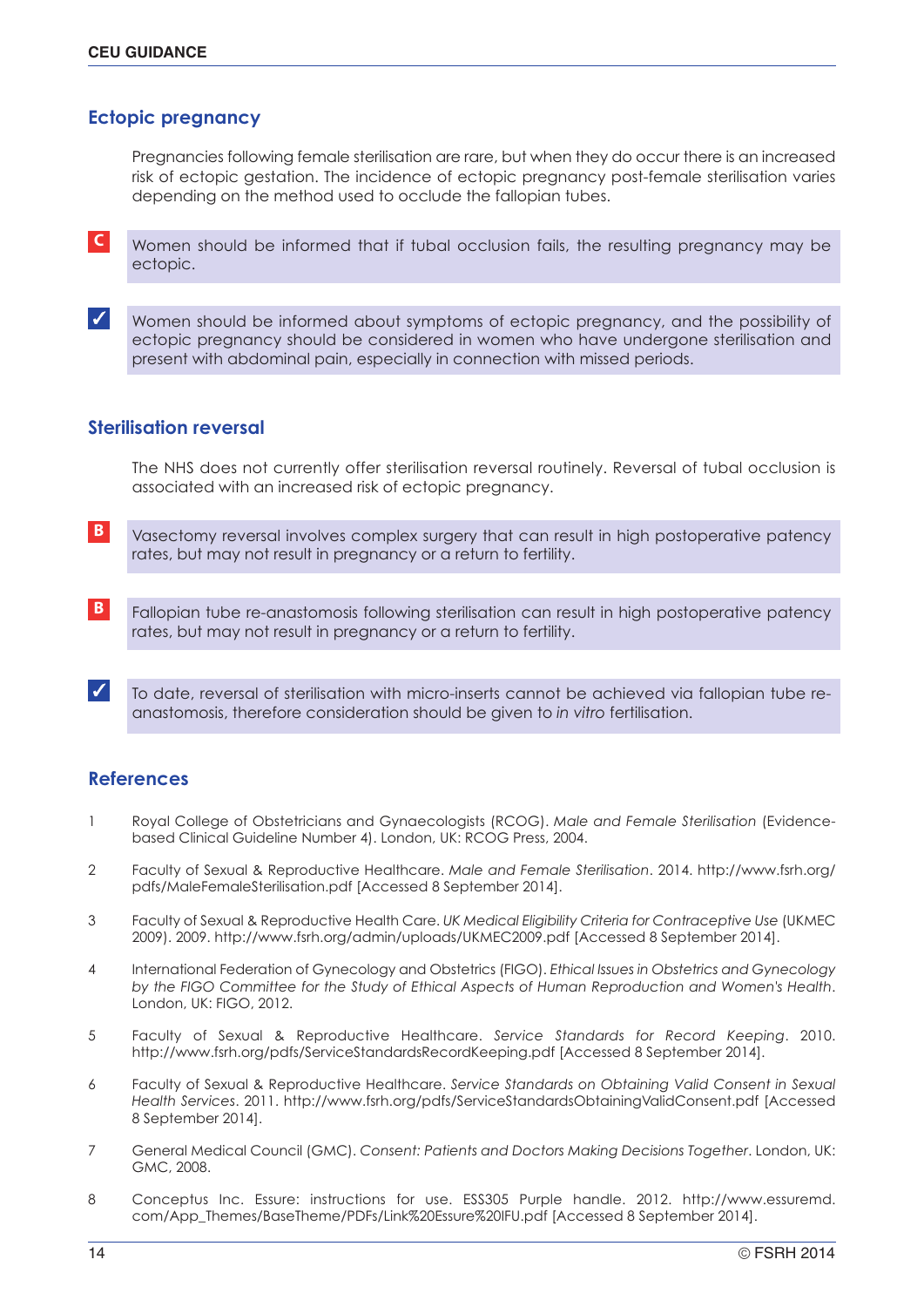# **APPENDIX 1: DEVELOPMENT OF CEU GUIDANCE**

#### **GUIDELINE DEVELOPMENT GROUP**

**Dr Louise Melvin** – Director, Clinical Effectiveness Unit

**Mr John Scott** – Researcher, Clinical Effectiveness Unit

**Dr Indhu Prabakar** – Clinical Fellow, Clinical Effectiveness Unit

### **VASECTOMY**

**Dr Soe Nyunt Aung** – FSRH Clinical Standards/Education Committee representative; Specialty Trainee Community Sexual and Reproductive Healthcare, CASH Services, Beeston Village Surgery, Leeds

**Ms Pauline Bagnall** – British Association of Urological Nurses representative; Uro-oncology Nurse Specialist, Northumbria Healthcare NHS Foundation Trust

**Dr Rani Chandy** – Specialty Doctor, Sexual and Reproductive Health, CASH Services, Chester

**Dr Rosie Cochrane** – Consultant in Gynaecology and Sexual Health, NHS Tayside

**Ms Alison Craig** – Nurse Consultant, Sexual and Reproductive Health, NHS Lothian

**Dr Tony Feltbower** – Association of Surgeons in Primary Care representative; General Practitioner, Coventry

**Mr Michael Fraser** – British Association of Urological Surgeons representative; Consultant Urologist, NHS Greater Glasgow and Clyde

**Professor John Guillebaud** – Emeritus Professor of Family Planning and Reproductive Health, University College London

**Dr Sabitha Jayaraman** – Medical Lead, Integrated Sexual Health Services, Kidderminster

**Mr John Lemberger** – Consultant Urological Surgeon (retired), Urology Centre, City Hospital, Nottingham

**Dr Kay McAllister** – Consultant in Gynaecology and Sexual and Reproductive Health, Sandyford, Glasgow

**Dr Catriona Melville** – Consultant in Sexual and Reproductive Health, The Gatehouse, Department of Sexual Health, Ayrshire Central Hospital, Irvine

**Dr Sam Rowlands** – FSRH Clinical Effectiveness Committee representative; Clinical Lead in Contraception and Sexual Health, Dorset Healthcare University NHS Foundation Trust, Bournemouth

**Dr Stephen Searle** – Clinical Director, Consultant Sexual and Reproductive Healthcare, Sexual Health Services at Wheatbridge, Chesterfield, Derbyshire

#### **INDEPENDENT PEER REVIEWER**

**Professor Michel Labrecque,** Professor titulaire, Département de Médecine Familiale et Médecine d'Urgence, Université Laval, Québec, Canada

### **Declared Interests**

Professor John Guillebaud receives consultancy and lecture fees from pharmaceutical companies, including Bayer, Consilient, Glaxo, HRA Pharma, Janssen and MSD.

Professor Michael Labrecque accepted stock options for Contravac Inc. in return for conducting a study of SpermCheck. Part of his income is obtained by performing vasectomies.

Ms Pauline Bagnall has received exhibition sponsorship from Lilly and Pfizer.

Dr Kay McAllister has received payment from pharmaceutical companies for educational meetings.

Dr Stephen Searle has received sponsorship from pharmaceutical companies for educational events.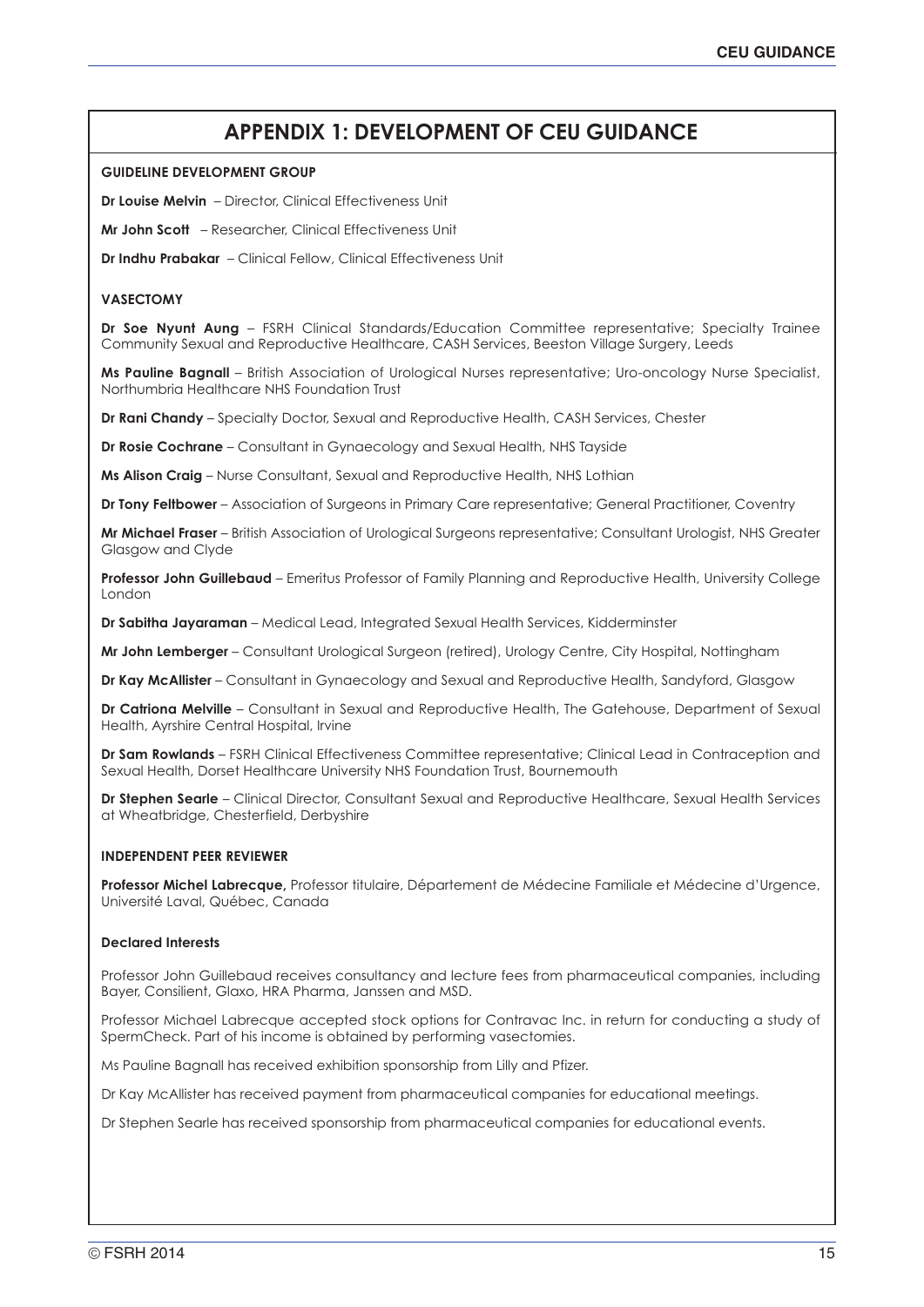# **APPENDIX 1: DEVELOPMENT OF CEU GUIDANCE**

#### **FEMALE STERILISATION**

**Dr Soe Nyunt Aung** – FSRH Clinical Standards/Education Committee representative; Specialty Trainee Community Sexual and Reproductive Healthcare, CASH Services, Beeston Village Surgery, Leeds

**Mr Andrew Baxter** – Consultant Obstetrician and Gynaecologist, Royal Hampshire Hospital, Sheffield

**Dr Farah Chaudhry** – Former General Practitioner, Leeds Student Medical Practice; Specialty Doctor, Sexual and Reproductive Health, Locala CIC

**Mr T Justin Clark** – Consultant Obstetrician and Gynaecologist/Honorary Reader, Birmingham Women's Hospital, Birmingham

**Dr Rosie Cochrane** – Consultant in Gynaecology and Sexual Health, NHS Tayside

**Mr Derek Cruickshank** – Royal College of Obstetricians and Gynaecologists representative; Consultant Obstetrician and Gynaecologist, South Tees Hospitals NHS Foundation Trust

**Mrs Lorraine Forster** – FSRH Meetings Committee representative; Head of Nursing, Sandyford, Glasgow

**Professor John Guillebaud** – Emeritus Professor of Family Planning and Reproductive Health, University College London

**Dr Sharif Ismail** – Royal College of Obstetricians and Gynaecologists representative; Consultant Obstetrician and Gynaecologist/Subspecialist Urogynaecologist, Department of Obstetrics and Gynaecology, Brighton and Sussex University Hospitals NHS Trust and Honorary Senior Lecturer, Brighton and Sussex Medical School, Brighton

**Dr Sabitha Jayaraman** – Medical Lead, Integrated Sexual Health Services, Kidderminster

**Mr Ian Mackenzie –** Consultant Obstetrician and Gynaecologist (retired), Nuffield Department of Obstetrics and Gynaecology, University of Oxford, John Radcliffe Hospital, Oxford

**Dr Sue Milne** – Associate Specialist, Reproductive Medicine, Royal Infirmary of Edinburgh, Edinburgh

**Mr Stewart Pringle** – Consultant Obstetrician and Gynaecologist, Southern General Hospital, Glasgow

**Dr Sam Rowlands** – FSRH Clinical Effectiveness Committee representative; Clinical Lead in Contraception and Sexual Health, Dorset Healthcare University NHS Foundation Trust, Bournemouth

#### **INDEPENDENT PEER REVIEWER**

**Dr Sebastiaan Veersema,** Consultant Gynaecologist, Department of Obstetrics and Gynaecology, St Antonius Ziekenhuis Hospital, Nieuwegein, The Netherlands

#### **Declared Interests**

Professor John Guillebaud receives consultancy and lecture fees from pharmaceutical companies, including Bayer, Consilient, Glaxo, HRA Pharma, Janssen and MSD.

Dr Sebastiaan Veersema, Mr Andrew Baxter and Mr T Justin Clark have been consultants and Essure trainers for Bayer.

Dr Sue Milne's department receives endowment funds from Bayer for acting as a training centre for Essure.

Dr Farah Chaudhry has acted as a speaker at events sponsored by Bayer and MSD and was a member of an advisory board for Bayer.

Mr T Justin Clark is a scientific editor for *BJOG* and receives an honoraria for each article edited.

#### **Patient Consultation**

A questionnaire on the proposed guidance content was completed by a sample of potential users.

Clinical Effectiveness Unit (CEU) guidance is developed in collaboration with the Clinical Effectiveness Committee (CEC) of the Faculty of Sexual & Reproductive Healthcare (FSRH). The CEU guidance development process employs standard methodology and makes use of systematic literature review and a multidisciplinary group of professionals. The multidisciplinary group is identified by the CEU for their expertise in the topic area and typically includes clinicians working in family planning, sexual and reproductive health care, general practice, other allied specialities, and user representation. In addition, the aim is to include a representative from the FSRH CEC, the FSRH Meetings Committee and FSRH Council in the multidisciplinary guideline development group.

The process for the development of CEU guidance is detailed on the FSRH website (www.fsrh.org). The methods used in the development of this guidance have been accredited by NHS Evidence.